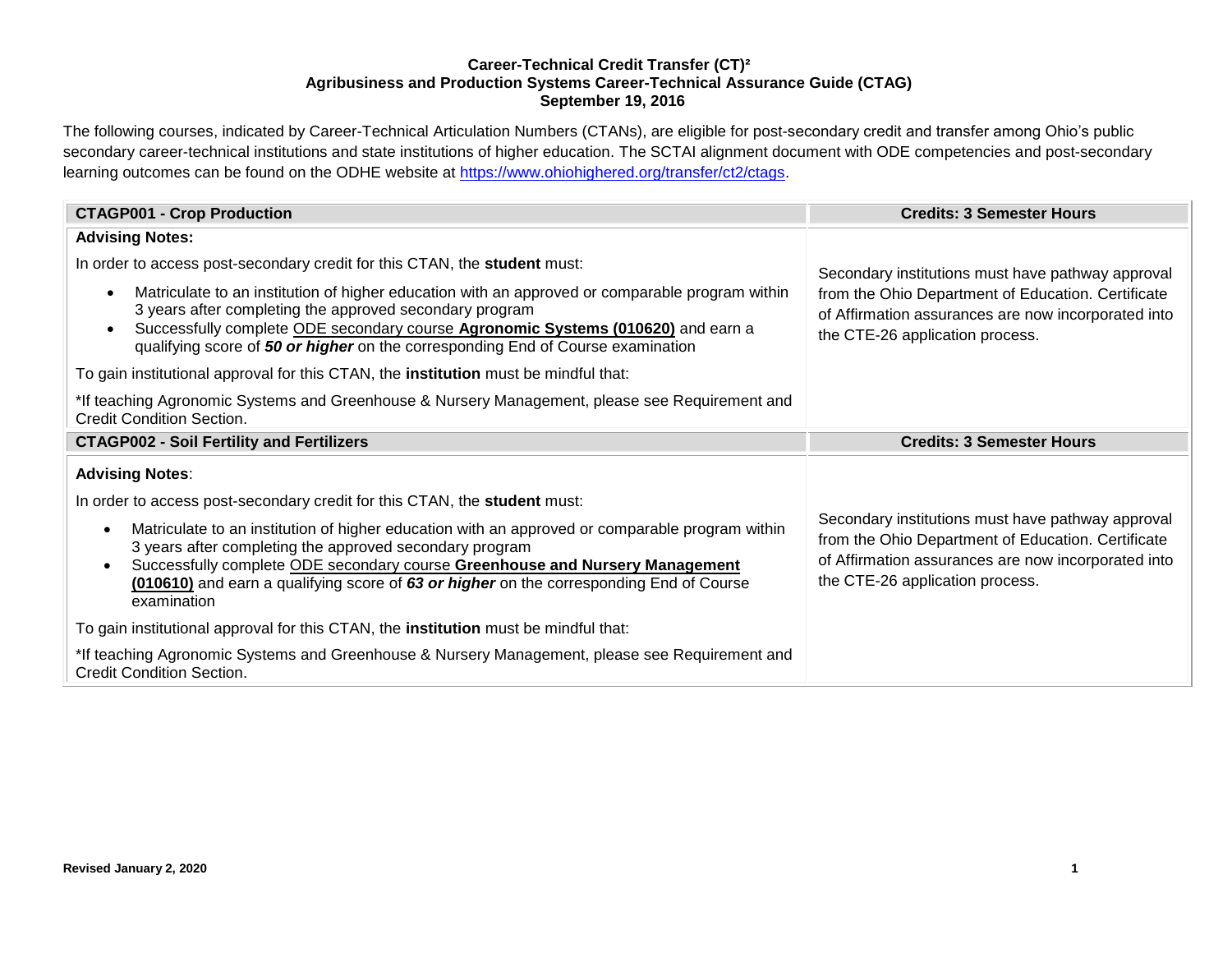| <b>CTAGP003 - Agribusiness Management</b>                                                                                                                                                                                                                                                                                                                                                                                                                                                                 | <b>Credits: 3 Semester Hours</b>                                                                                                                                                                  |
|-----------------------------------------------------------------------------------------------------------------------------------------------------------------------------------------------------------------------------------------------------------------------------------------------------------------------------------------------------------------------------------------------------------------------------------------------------------------------------------------------------------|---------------------------------------------------------------------------------------------------------------------------------------------------------------------------------------------------|
| Advising Notes: In order to access post-secondary credit for this CTAN, the student must adhere to the<br>following:<br>Matriculate to an institution of higher education with an approved or comparable program within<br>3 years after completing the approved secondary program<br>Successfully complete ODE secondary course Business Management for Agricultural and<br>Environmental Systems (010115) and earn a qualifying score of 63 or higher on the<br>corresponding End of Course examination | Secondary institutions must have pathway approval<br>from the Ohio Department of Education. Certificate<br>of Affirmation assurances are now incorporated into<br>the CTE-26 application process. |

Each CTAN identifies the learning outcomes that are equivalent or common in introductory technical courses. In order for students to be able to receive credit under these agreements, the career-technical secondary programs and the post-secondary institutions must document that their course content matches the learning outcomes in the CTAN. In accordance with ORC 3333.162, industry standards and certifications provide documentation of student learning. Recognized industry standards are expectations established by business, industry, state agencies, or professional associations that define training program curricular requirements, establishes certification or licensure criteria, and often serves as the basis for program accreditation.

# **Requirements and Credit Conditions:**

# \***Notes for Programs Submitting from Secondary Career Technical High Schools/Districts/Compacts:**

*The ODE course Agronomic Systems (010620) is aligned with the learning outcomes in the CTAN Crop Production (CTAGP001). However, in secondary programs, it is possible that the same course Agronomic Systems (010620) covers the learning outcomes for CTAN Soils Fertility and Fertilizers (CTAGP002). If a secondary institution believes that their Agronomic Systems course fulfills the learning outcomes for both CTAGP001 and CTAGP002, consult the alignment document at<https://www.ohiohighered.org/transfer/ct2/ctags> for an in depth understanding of the two CTANs. If an institution chooses to use the Agronomics Systems course for both CTANs, a full review is required for both CTANs.*

- 1. The receiving institution must have a comparable program, major, or course that has been approved through submission to the Ohio Department of Higher Education (CT)<sup>2</sup> approval process for the CTAN listed in this document.
- 2. Credits apply to courses in the specified technical area at Ohio's public institutions of higher education, if the institution offers courses in the specific technical area. In the absence of an equivalent course, and when the institution offers the technical program, the receiving institution will guarantee to grant and apply an equivalent credit value of the Career-Technical Articulation Number (CTAN) toward the technical requirements of the specific degree/certificate program.
- 3. The applicant must provide proof to the receiving institution that she/he completed a course that has been approved through the  $(CT)^2$  approval process and that she/he holds the appropriate credential or has passed the end-of-course assessment(s).
- 4. A career-technical student seeking credit under the terms of this CTAG must apply and be accepted to the college within three years of completing a career-technical education program/course or within the currency of the industry certificate or license.
- 5. A career-technical student who meets all eligibility criteria will receive the credit hour value for the comparable course(s) as offered at the receiving state institution of higher education.
- 6. The admission requirements of individual institutions and/or programs are unaffected by the implementation of (CT)² outcomes.
- 7. The transfer of credit, through this CTAG, will not exempt a student from the residency requirements at the receiving institution.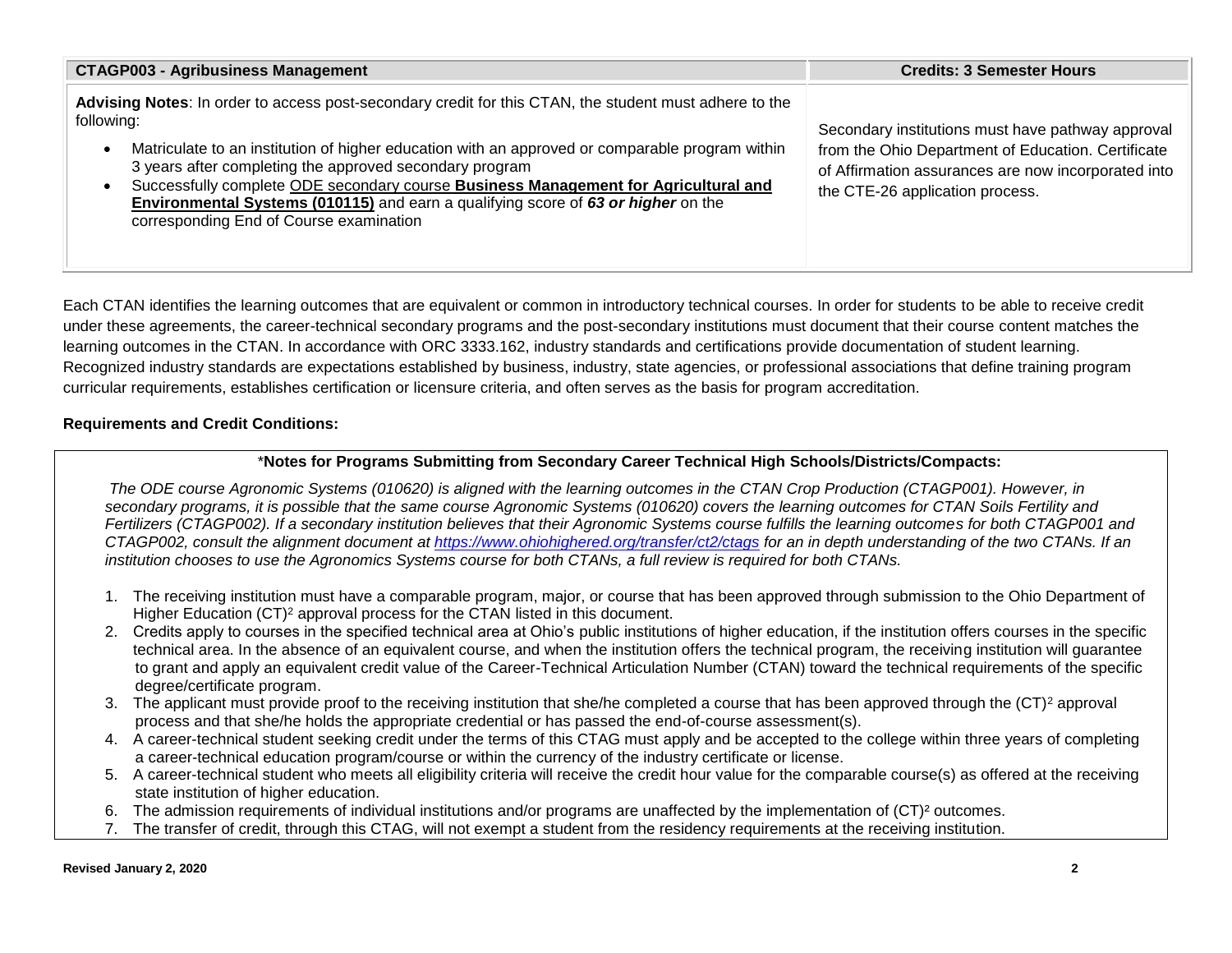Secondary Career-Technical students must complete the Agribusiness and Production Systems Pathway to be eligible for credit under this CTAG. This pathway is outlined in the Ohio Department of Education's *Agriculture and Environmental Systems Career Field Technical Content Standards*.

### **CTAGP001 - Crop Production Credits: 3 Semester Hours**

**General Course Description:** Students will gain an understanding of the general principles involved in crop production, including soil, nutrients, plant breeding, planting techniques, tillage systems, pests, budgets, and environmental factors. Students will also learn the advantages and disadvantages of conventional, organic, and sustainable production systems.

## **Credits:** 3 Semester Hours

## **Learning Outcomes:**

- 1. \*Develop an understanding of crop production and then demonstrate this knowledge through the use of financial concepts
- 2. \*Compare and contrast the differences that exist among agricultural production systems and translate these differences into costs and returns for farmers, consumers and the environment
- 3. \*Compare and contrast conventional, sustainable, and organic agronomic production systems
- 4. \*Compare and contrast tillage systems
- 5. Describe the processes involved in the evolution of seeds to plants and explain the impact of the environment on the physiology and structure of plants

## *\* Learning Outcomes Marked with an asterisk are essential*

#### **CTAGP002 - Soil Fertility and Fertilizers Credits: 3 Semester Hours**

**General Course Description**: Students will learn the nutrient requirements that plants require from soil and they will learn to identify plant symptoms that develop when these nutrients are deficient. In addition, students will collect soil samples and analyze the nutrient contents of soil to determine nutrients that can be added to enhance plant growth

# **Credits:** 3 Semester Hours

# **Learning Outcomes:**

- 1. \*Identify nutrients that are essential for plant growth and describe the contributions these nutrients make to growth over the life cycle of plants<br>2. \*Identify symptoms that develop from nutrient deficiency and describ
- 2. \*Identify symptoms that develop from nutrient deficiency and describe the remedies that are needed to address these deficiencies
- 3. \*Describe the process by which soil nutrients interact according to soil type
- 4. \*Explain the procedures involved in soil sampling and analysis and develop the capacity to conduct and interpret soil analyses to determine needed ingredients

### *\* Learning Outcomes Marked with an asterisk are essential*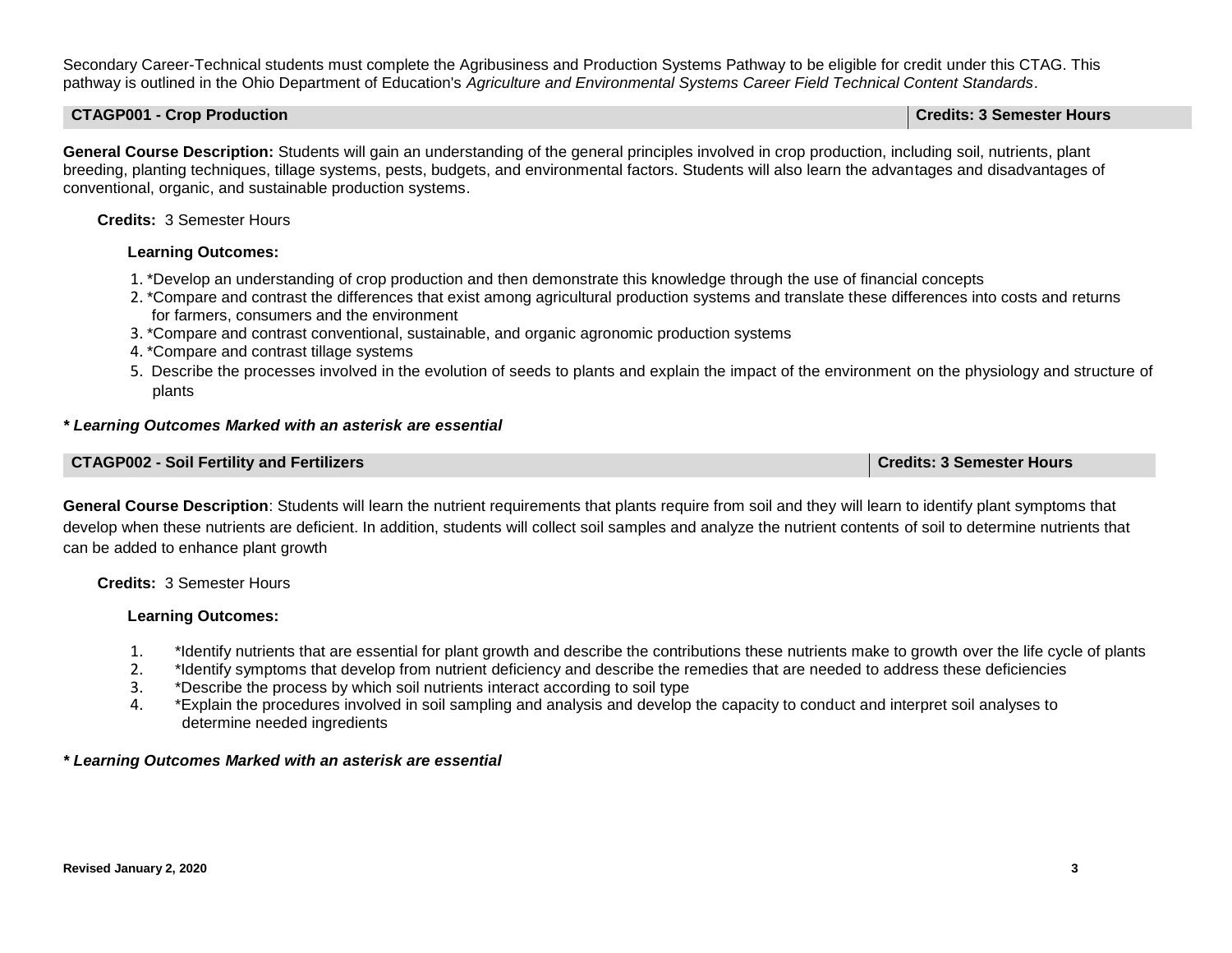### **CTAGP003 - Agribusiness Management Credits: 3 Semester Hours**

**General Course Description:** Students will develop skills in the areas of finance, management, and marketing that are critical to the success of an agribusiness firm. These skills will involve an understanding of concepts such as bids, budgets, business plans, cash flows, contracts, inventory controls, marketing plans, supply chain, negotiations, and strategic alternatives.

 **Credits:** 3 Semester Hours

#### **Learning Outcomes:**

- 1. \*Compare and contrast the characteristics of agribusiness firms by structure, common organizational strategies, business type and size
- 2. \*Identify and explain the major components of an agribusiness firm with respect to finance, marketing, and management
- 3. \*Identify and interpret the supply chain management of operating an agribusiness firm with respect to budgeting, financing, successful negotiations, bidding, contracting, inventory control and adequate cash flows
- 4. \*Explain the interrelationship of a business plan, and an effective human resource management plan
- 5. \*Develop a comprehensive business plan

### *\* Learning Outcomes Marked with an asterisk are essential*